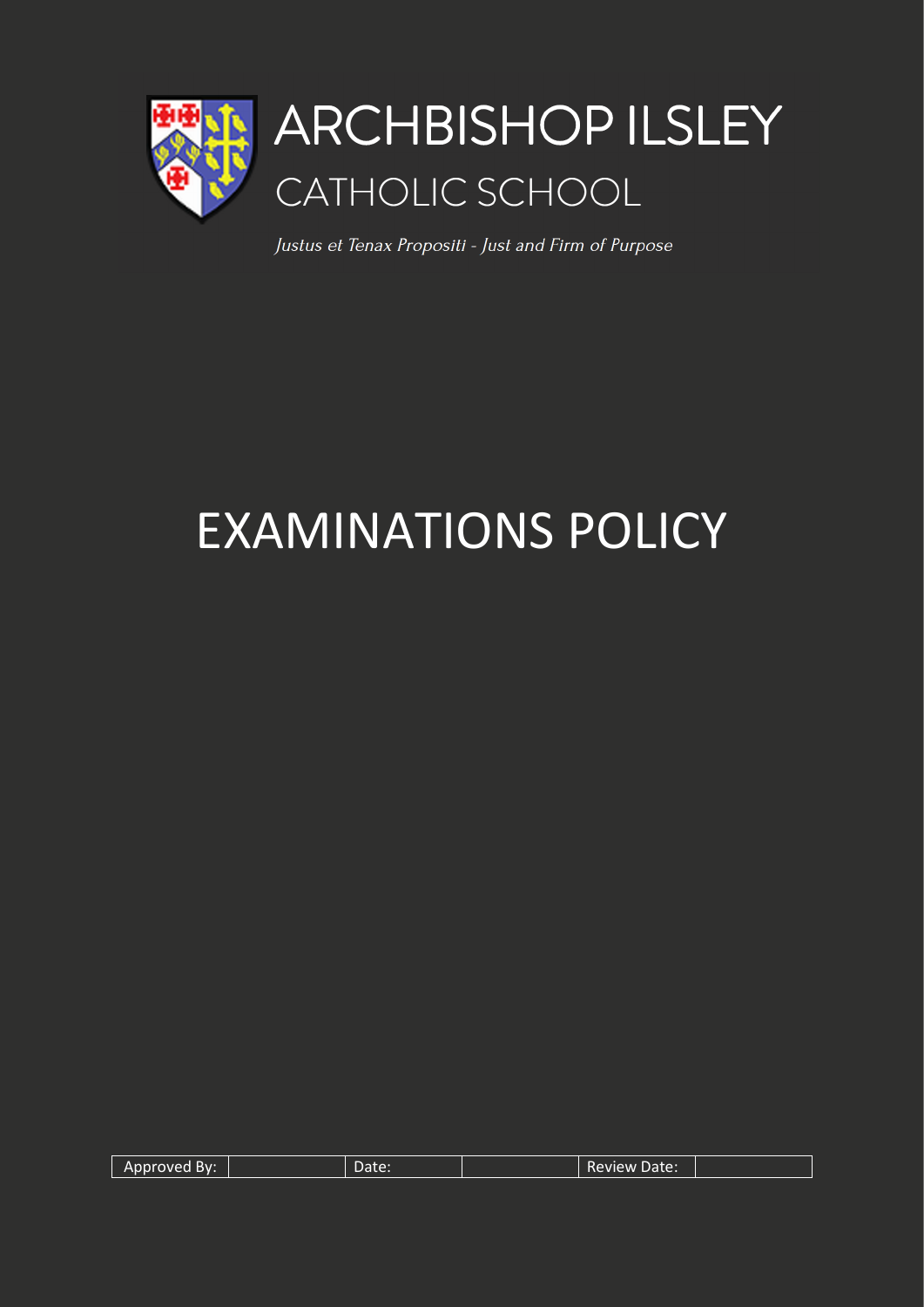

# **Rationale**

The examinations system within Archbishop Ilsley Catholic School aims to provide all our students with the opportunity to achieve their best within the constraints of the public examination system. Our school welcomes applications from students with learning needs and considers each case individually. Criteria for entry to courses will be considered when advising students but will not be the sole determinant of suitability for any subject or level. Every effort is made to support students on any course as appropriate.

Public examinations provide vital summative assessment. This assessment gives information to students, parents, other education institutions, local authority and government agencies and employers about knowledge, understanding and skills achieved. To this end the school participates willingly in the administration of these examinations in the best interests of the students and the school. In addition other internally set and marked examinations take place at other stages in a student's progress through the school in order to prepare for public examinations, inform teacher assessments and check student learning.

The Examinations Policy will be reviewed annually and circulated to staff electronically and to a wider audience via the school website it should be viewed along with the school's Appeals Policy.

# **Purpose**

To ensure that:

- all aspects of the examination process is documented and other exams related policies, procedures and plans are signposted.
- the planning and management of examinations allows candidate to maximise their potential in external and internal assessments.
- well-run, calm, orderly examination procedures, which are clearly explained and administered and are conducted in accordance with the JCQ and awarding body regulations.
- the security of Archbishop Ilsley School as an examination centre with school meeting the requirements of examination security and is properly equipped to undertake the administration of examinations, including data processing and a results service.
- centre staff & exam candidates understand the exams process and what is expected of them.
- Students undertake examinations knowing what is expected of them in terms of preparation and behavior
- Students are guided in their decisions about whether to make or withdraw an examination entry and do so with full knowledge of the implications for their careers or further education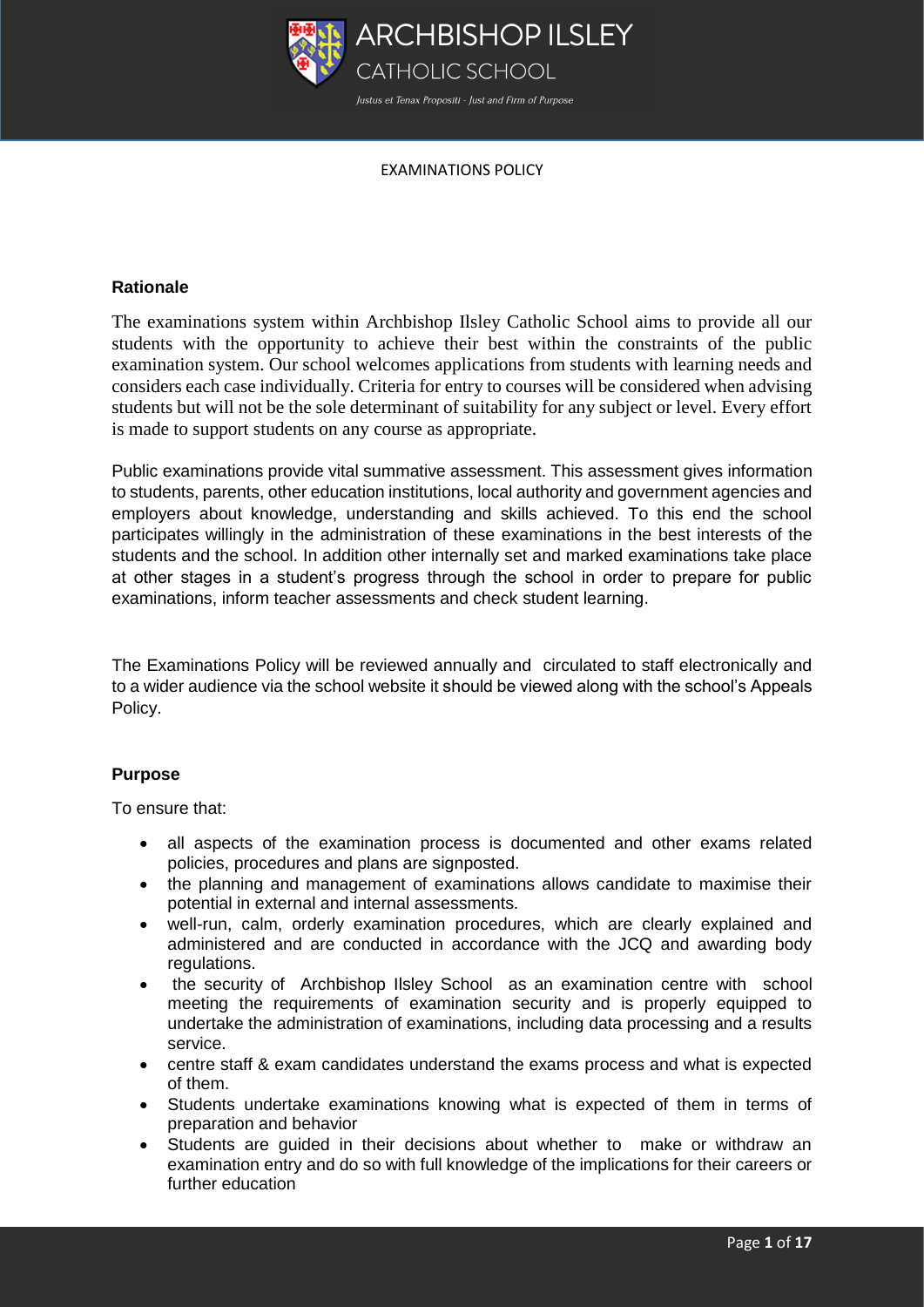

- Staff understand fully their obligations and responsibilities with relation to examinations
- The school meets the requirements of examination security and is properly equipped to undertake the administration of examinations, including data processing and a results service
- Accurate examination data is available to inform target setting
- Curriculum planning, target setting and careers links take into account up-to-date information on the current examinations system

# **Responsibilities for public examinations:**

# **Head of Centre**

- Understands the contents, refers to and directs relevant centre staff to annually updated JCQ publications including: General regulations for approved centres (GR) Instructions for conducting examinations (ICE) Access Arrangements and Reasonable Adjustments ( AA) Suspected Malpractice in Examinations and Assessments (SMEA) Instructions for conducting non-examination assessments (NEA)
- Ensures the National Centre Number Register Annual Update is responded to and approves the Head of Centre formal declaration
- To ensure all examination and external assessment processes are conducted in accordance with JCQ regulations
- Ensures centre staff are supported and appropriately trained to undertake key tasks within the exams process
- Ensure that the following policies are in place and reviewed annually Internal Appeals Policy Disability Policy Access Arrangements Policy Word Processor Policy
- Ensures risks to the exam process are assessed and appropriate risk management processes/contingency plans are in place
- Ensures centre staff undertake key tasks within the exams process and meet internal deadlines set by the EO
- Ensures the centre has documented processes in place relating to access arrangements and reasonable adjustments
- To notify the appropriate awarding body at the earliest opportunity of all suspicious or actual incidents of malpractice and to allocate a member of SLT, where necessary, to carry out an investigation
- To oversee all results analysis

# **Deputy Head General**

General regulations for approved centres (GR)

Instructions for conducting examinations (ICE)

Access Arrangements and Reasonable Adjustments (AA)

Suspected Malpractice in Examinations and Assessments (SMEA)

Instructions for conducting non-examination assessments (NEA)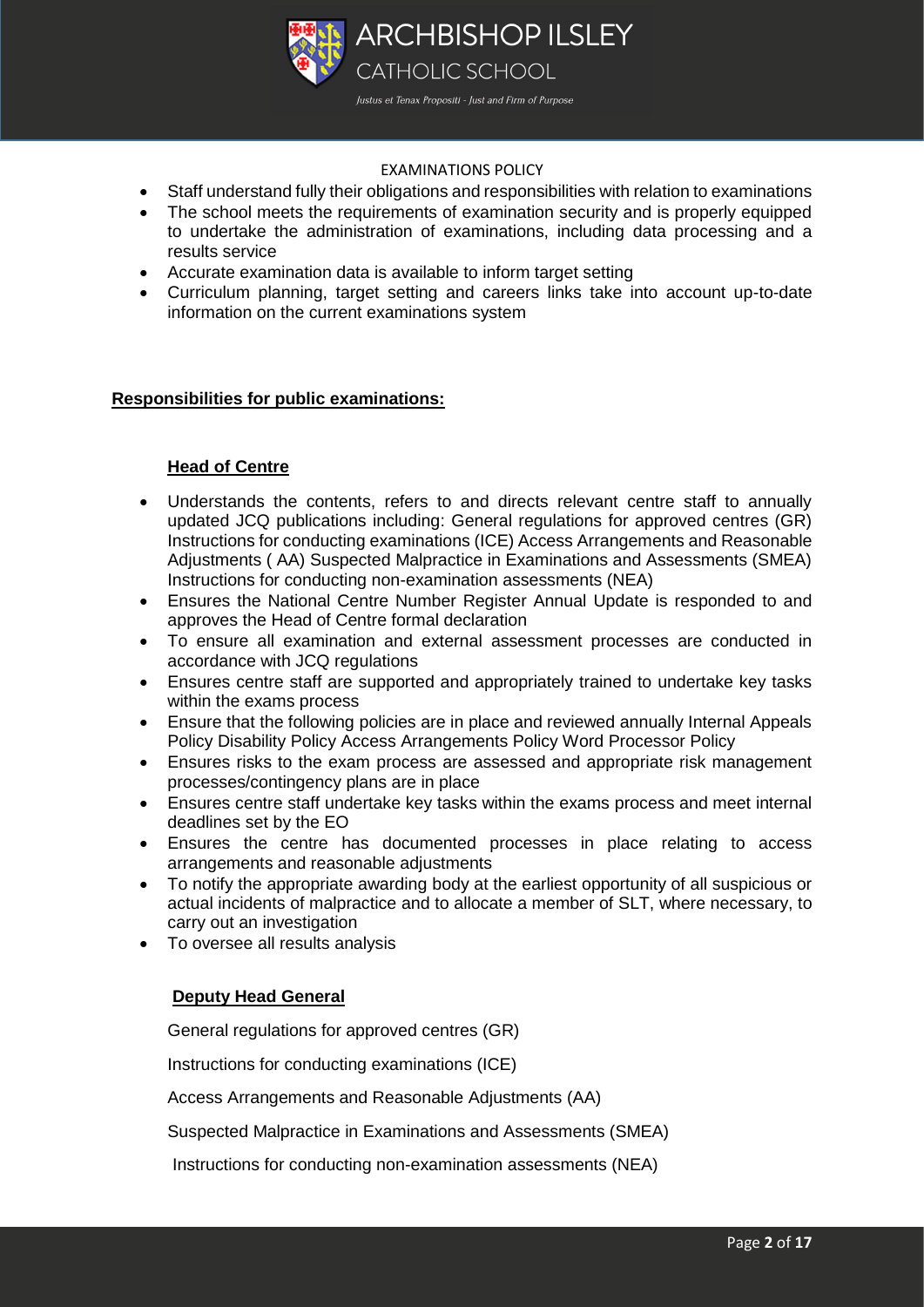

- Understands the contents of the annually updated JCQ publications
- Ensure teaching staff have the necessary and appropriate knowledge, understanding, skills, and training to set tasks, conduct task taking, and to assess, mark and authenticate candidates' work
- Ensure appropriate internal moderation, standardisation and verification processes are in place
- To ensure the effective provision of all internal and external assessments
- To ensure that all candidates are provided with the opportunity to undertake all external assessments in an organised, well controlled and supportive environment
- To oversee and co-ordinate the scheduling of controlled assessments
- Ensure the exams officer (EO) attends appropriate training events offered by awarding bodies, MIS providers and other external providers to enable the exam process to be effectively managed and administered
- Ensure support is provided for the EO and invigilators when dealing with disruptive candidates in exam rooms
- Ensure that internal disciplinary procedures relating to candidate behaviour are instigated, when appropriate

# **Examination Officer**

 Understands the contents of annually updated JCQ publications including: General regulations for approved centres Instructions for conducting examinations

Access Arrangements and Reasonable Adjustments (AA)

Suspected Malpractice in Examinations and Assessments Post-results services (PRS

- Signposts relevant centre staff to JCQ publications and awarding body documentation relating to the exams process that has been updated
- As the centre administrator, approves relevant access rights for centre staff to access awarding body secure extranet sites
- Undertakes an annual information gathering exercise in preparation for each new academic year to ensure data about all qualifications being delivered is up to date and correct
- Collates all information gathered into one central point of reference
- Researches awarding body guidance to identify administrative processes, key tasks, key dates and deadlines for all relevant qualifications
- Produces an annual exams plan of key tasks and key dates to ensure all external deadlines can be effectively met; informs key centre staff of internal deadlines
- Requests estimated or early entry information, where this may be required by awarding bodies, from HoDs in a timely manner to ensure awarding body external deadlines for submission can be met
- Has clear entry procedures in place to minimise the risk of late entries
- To have responsibility for the administration of external and internal examinations.
- Identifies relevant key dates and administrative processes that need to be followed in relation to external and internal assessment
- Advise senior leadership team, subject leaders and class teachers and other relevant support staff on entry procedures and deadlines
- Maintain accurate systems and processes relating to the examination procedures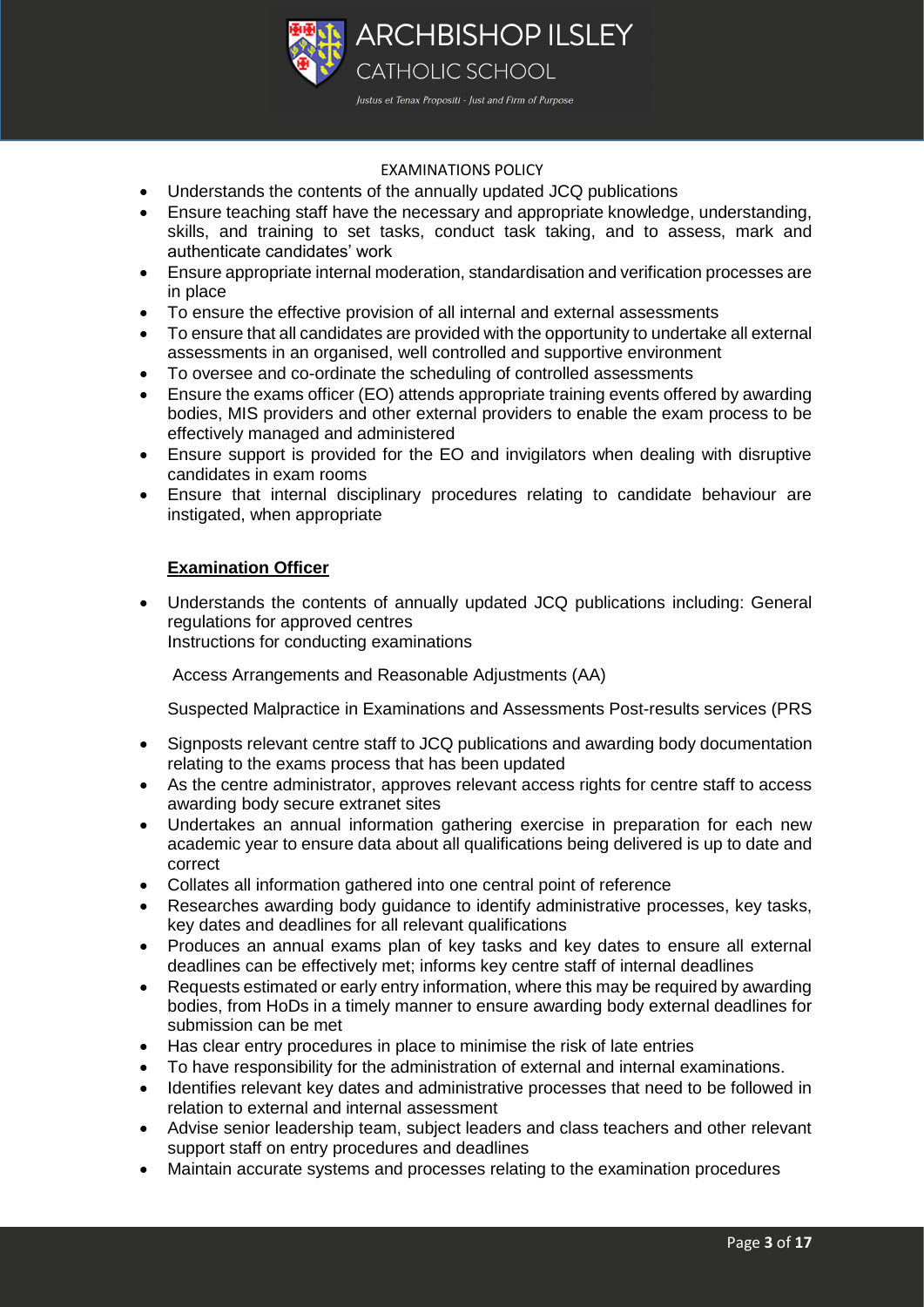

- Provides candidates with statements of entry for checking
- To produce and distribute timetables for examination sessions
- To ensure candidates and parent/guardians are well informed regarding all aspects of the examination process by the production of an examinations information booklet containing all required JCQ information for candidates.
- Consult with teaching staff to ensure that coursework is submitted on time and in accordance with JCQ regulations
- Receive, check and securely store all examination papers Check and dispatch promptly all completed scripts
- Provides an exam room incident log in all exam rooms for recording any incidents or irregularities
- Actions any required follow-up and reports to awarding bodies as soon as practically possible after the exam has taken place
- To apply for and maintain records relating to applications for access arrangements alongside the SENCO
- Make applications for special consideration
- Identify and manage examination clashes
- Account for income and outgoings relating to all examination costs/charges
- Charge any late or other penalty fees to departmental budgets
- Recruit, train and manage a team of external invigilators to include an annual update.
- Ensures invigilators are made aware of the Equality Act 2010 and are trained in disability issues
- Provides an invigilation handbook and briefs invigilators accordingly
- Submit candidates' coursework and marks correctly and on schedule
- Store returned coursework in accordance with regulations
- Arrange for the prompt distribution of examination results for external and internal assessments and deal with any requests for appeals, re-marks and access to scripts requests
- Organise the distribution of certificates to candidates

#### **Subject Leaders**

 Are familiar with the contents, refer to and direct relevant centre staff to annually updated JCQ publications including: General regulations for approved centres

Instructions for conducting examinations

Access Arrangements and Reasonable Adjustments

Suspected Malpractice in Examinations and Assessments

Instructions for conducting non-examination assessments

- Liaise with Examination Officer and inform them of any new qualification being considered or offered
- Ensures teaching staff delivering legacy GCSE qualifications follow JCQ Instructions for conducting controlled assessments and the specification provided by the awarding body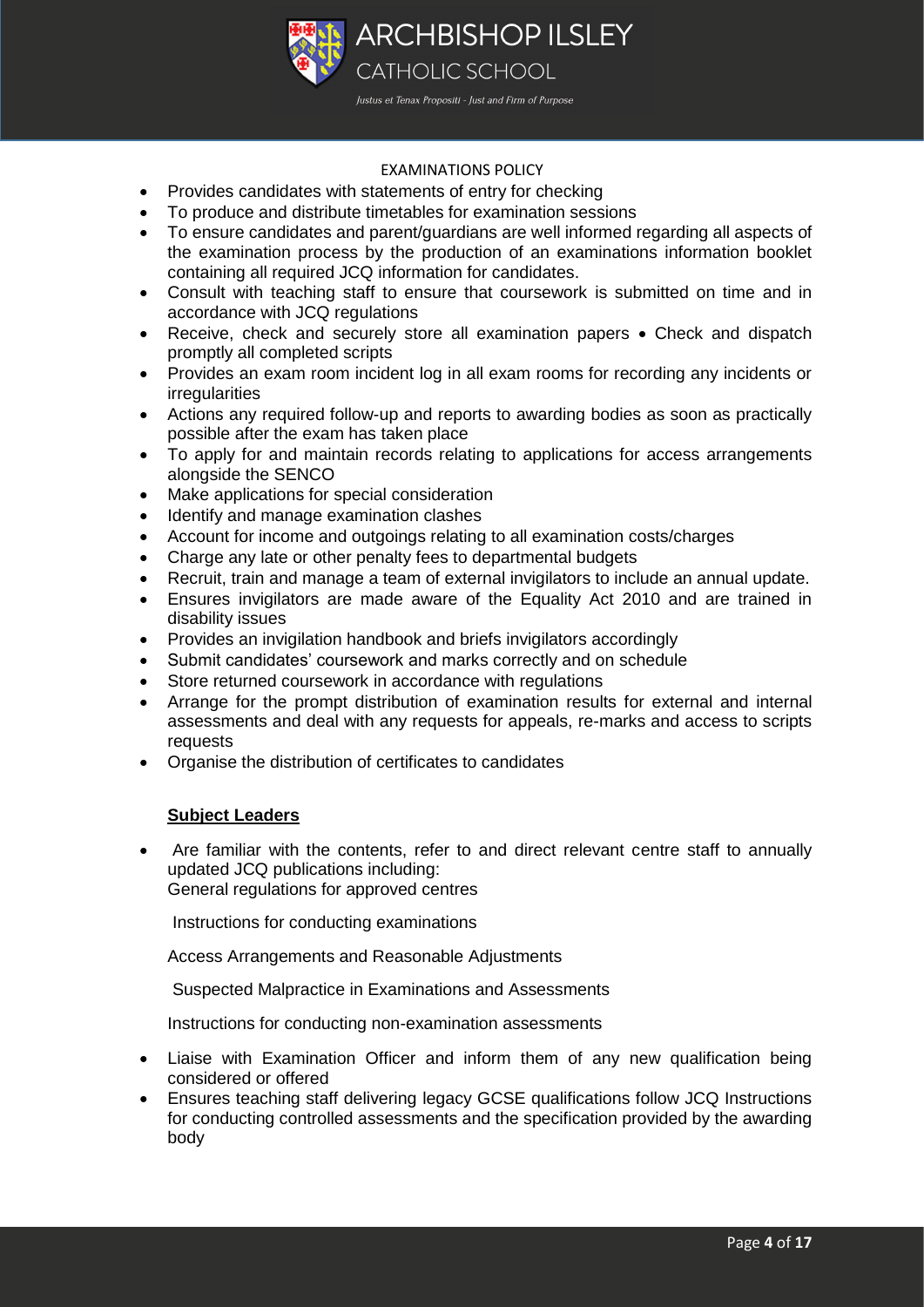

- Ensures teaching staff delivering legacy GCE unitised AS and A-level qualifications and Entry Level or Project qualifications follow JCQ Instructions for conducting coursework and the specification provided by the awarding body
- For other qualifications, ensures teaching staff follow appropriate instructions issued by the awarding body
- Ensures teaching staff keep themselves updated with awarding body teacher-specific information to confirm effective delivery of qualifications
- Ensures teaching staff attend relevant awarding body training and update events
- Ensure that they and their department are familiar with the relevant assessment framework and objectives for all relevant examination
- Ensure that all relevant candidates are best prepared for external assessments through: o Long and medium term planning o Regular monitoring and formative assessment of Practice and intervention strategies
- Support and guide candidates in all aspects of the examination process
- Ensure that all coursework/controlled assessment and procedures are administered in a timely and efficient manner by completing entries and other mark sheets adhering to deadlines set by EO
- Provides information requested by the EO to the internal deadline
- Informs the EO immediately, or at the very least prior to the deadlines, of any subsequent changes to final entry information, which includes
- changes to candidate personal details
- amendments to existing entries
- withdrawals of existing entries
- Checks final entry submission information provided by the EO and confirms information is correct
- Minimises the risk of late entries by
- following procedures identified by the EO in relation to making final entries on time
- meeting internal deadlines identified by the EO for making final entries
- Ensure teaching staff provide marks for internally assessed components of qualifications to the EO to the internal deadline
- Ensure teaching staff authenticate candidates' work to the awarding body requirements
- Ensure teaching staff provide required samples of work for moderation to the EO to the internal deadline
- Ensure teaching staff keep candidates' work, whether part of the moderation sample or not, secure and for the required period stated by JCQ and awarding bodies
- Ensure work is returned to candidates or disposed of according to the requirements
- To be available at the start of each exam to assist in the identification of candidates and any exam entry issues
- Produce and analyse results data
- Notify SENCO of candidates who may require access arrangements
- Ensure teachers follow appropriate regulations and instructions for non-JCQ qualifications

#### **Teachers**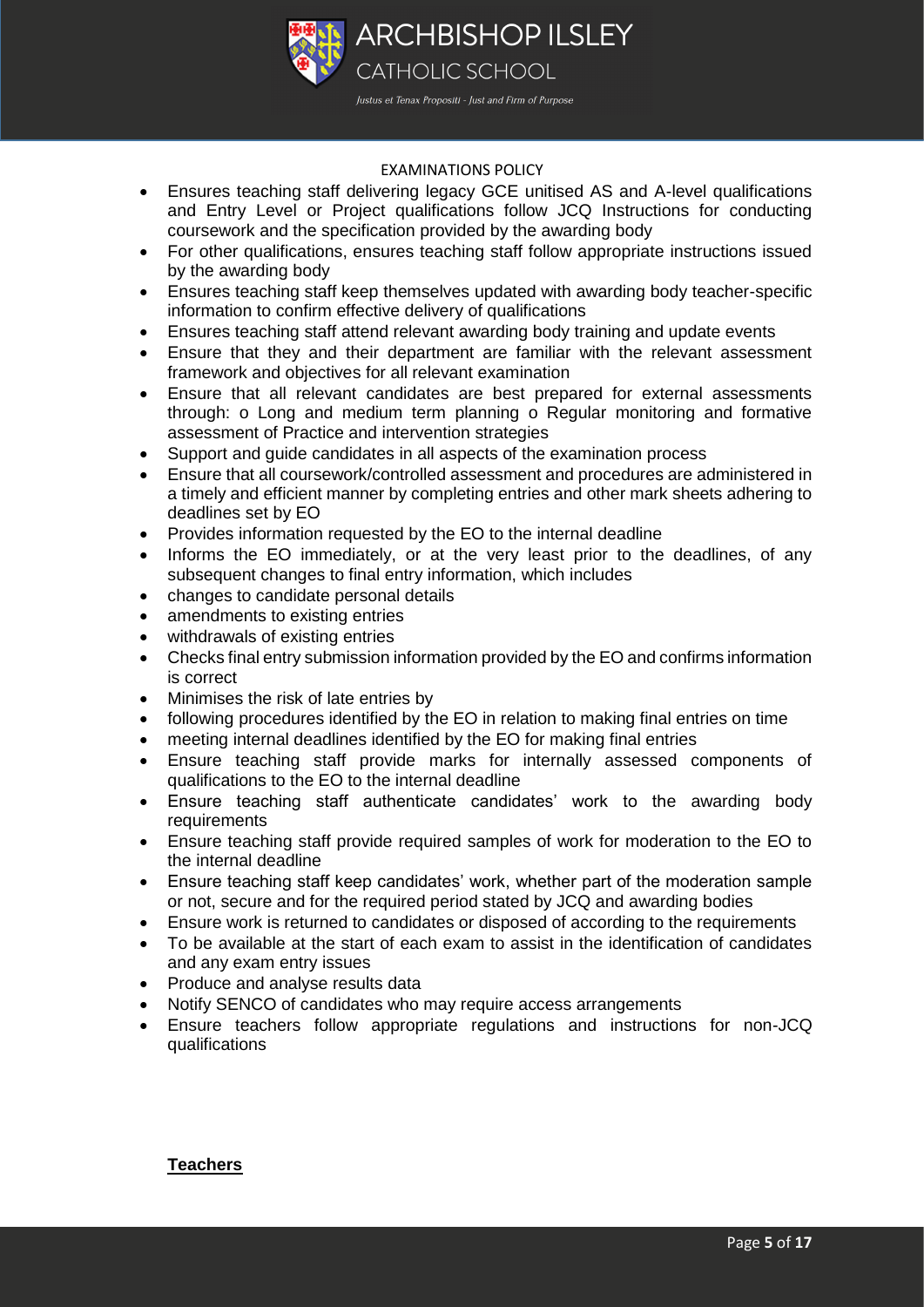

 Are familiar with the content of the relevant annually updated JCQ publications surrounding internally assessed work

Instructions for conducting non-examination assessments

Instructions for conducting coursework Instructions for conducting controlled assessments

- Undertake key tasks, as detailed in this policy, within the exams process and meet internal deadlines set by the EO and SENCo
- Keep updated with awarding body teacher-specific information to confirm effective delivery of qualifications
- Attend relevant awarding body training and update events
- Submit candidate names for entries, amendments, forecast grades, coursework and controlled assessments to Subject Leaders
- Maintain accurate records of candidates progress
- Support the SENCo in identifying and implementing appropriate access arrangements in external and internal assessments
- Ensure appropriate instructions for conducting internal assessment are followed
- Ensure candidates are aware of JCQ and awarding body information for candidates on producing work that is internally assessed
- Ensure candidates check statements of entry and return any relevant confirmation required to the EO
- Ensure candidates are informed of internal assessment decisions prior to marks being submitted to awarding bodies
- Adhere to the recording system to track confidential materials taken from or returned to secure storage throughout the time the material is confidential
- Provide exam papers and materials to the EO promptly for internal exams

# **SENCo**

- Is familiar with the contents, refers to and directs relevant centre staff to annually updated JCQ publications including: Access Arrangements and Reasonable Adjustments
- Leads on the access arrangements and reasonable adjustments process (referred to in this policy as 'access arrangements')
- Works with the person appointed qualified access arrangements assessor, on all matters relating to assessing candidates and the administration of the assessment process
- Presents when requested by a JCQ Centre Inspector, evidence of the assessor's qualification
- Arrange the testing and identification of candidate requirements for access arrangements and maintain accurate records of test results and proof of normal way of working
- Inform teaching staff of details of candidate and their access arrangements
- Notify the Examination Officer of relevant details
- Arrange support for those candidates entitled to access arrangements in examination and liaise with Examination Officer to ensure appropriate provision
- Employs good practice in relation to the Equality Act 2010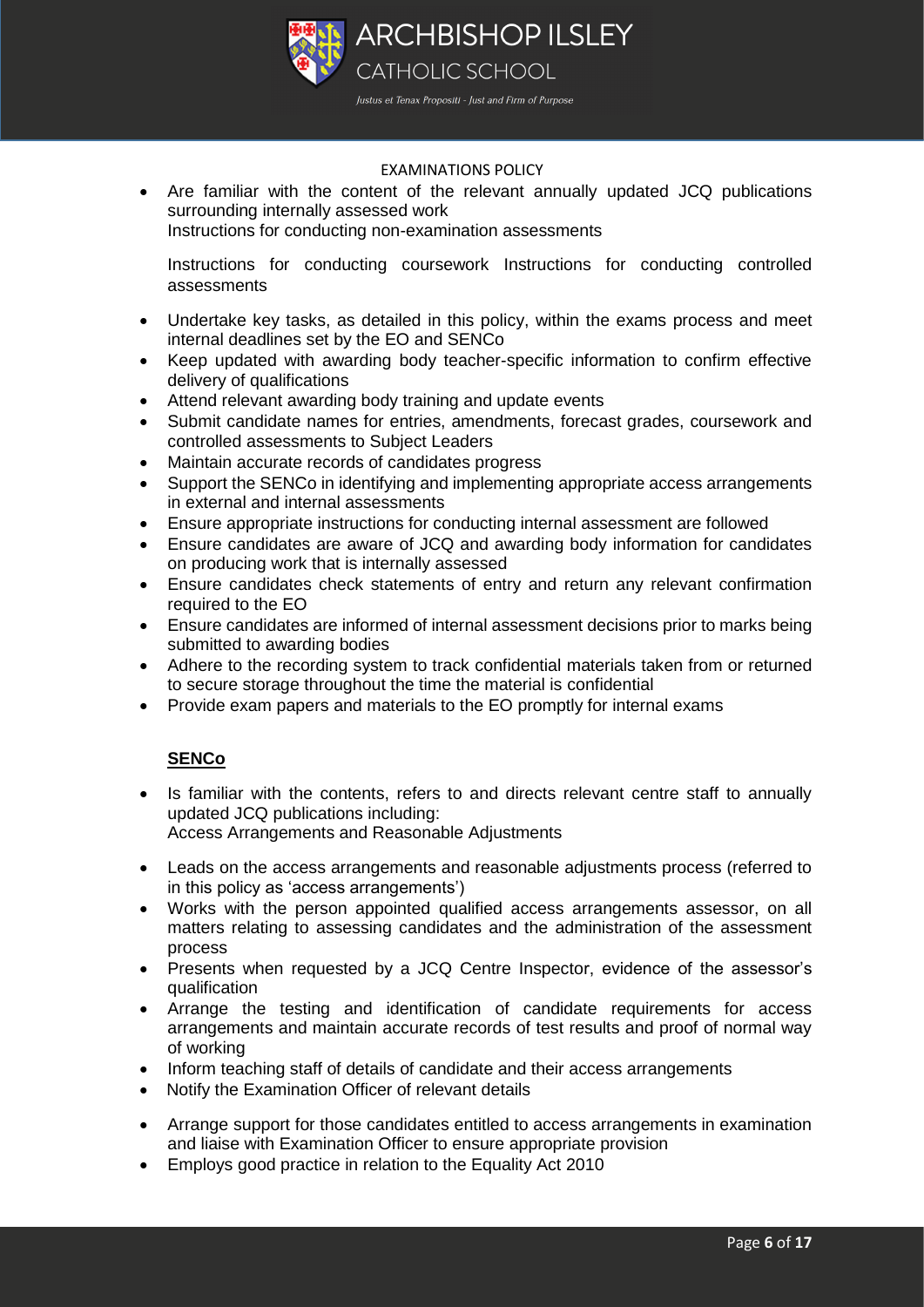

- Liaises with the EO regarding exam time arrangements for access arrangement candidates
- Ensures staff appointed to facilitate access arrangements for candidates are appropriately trained and understand the rules of the particular arrangement(s)
- Provides and annually reviews a centre policy on the use of word processors in exams and assessments
- Ensures a candidate is involved in any decisions about arrangements, adjustments and /or adaptations that may be put in place for him/her
- Ensures exam information (JCQ information for candidates information, individual exam timetable etc.) is adapted where this may be required for a disabled candidate to access it
- Allocates appropriately trained centre staff to facilitate access arrangements for candidates in exams and assessments
- Liaises with teaching staff to implement appropriate access arrangements for candidates undertaking internal assessments

## **Invigilators**

- Is familiar with the contents of the annually updated: Instructions for conducting examinations
- Attend annual training, update, briefing and review sessions as required
- Provide information as requested on their availability to invigilate
- Administer examinations in accordance with JCQ regulations
- Complete attendance register and seating plan during examination
- Administer access arrangements during examination
- Collect, check and return examination scripts to examination officer in candidate number order
- Record any incidents or irregularities on the exam room incident log (for example, late/very late arrival, candidate or centre staff suspected malpractice, candidate illness, disruption or disturbance in the exam room, emergency evacuation)
- Seat candidates in exam rooms as instructed by the EO
- Are informed of the policy/process for dealing with late/absent candidates through training
- Ensure that confirmed absent candidates are clearly marked as such on the attendance register and seating plan

#### **Reception staff**

- Support the EO in dealing with exam-related deliveries and dispatches with due regard
- The Examination Officer/invigilator will inform the Front Office who will attempt to contact any candidate who fails to arrive for an examination to the security of confidential materials

# **Site staff**

Support the EO in relevant matters relating to exam room and resources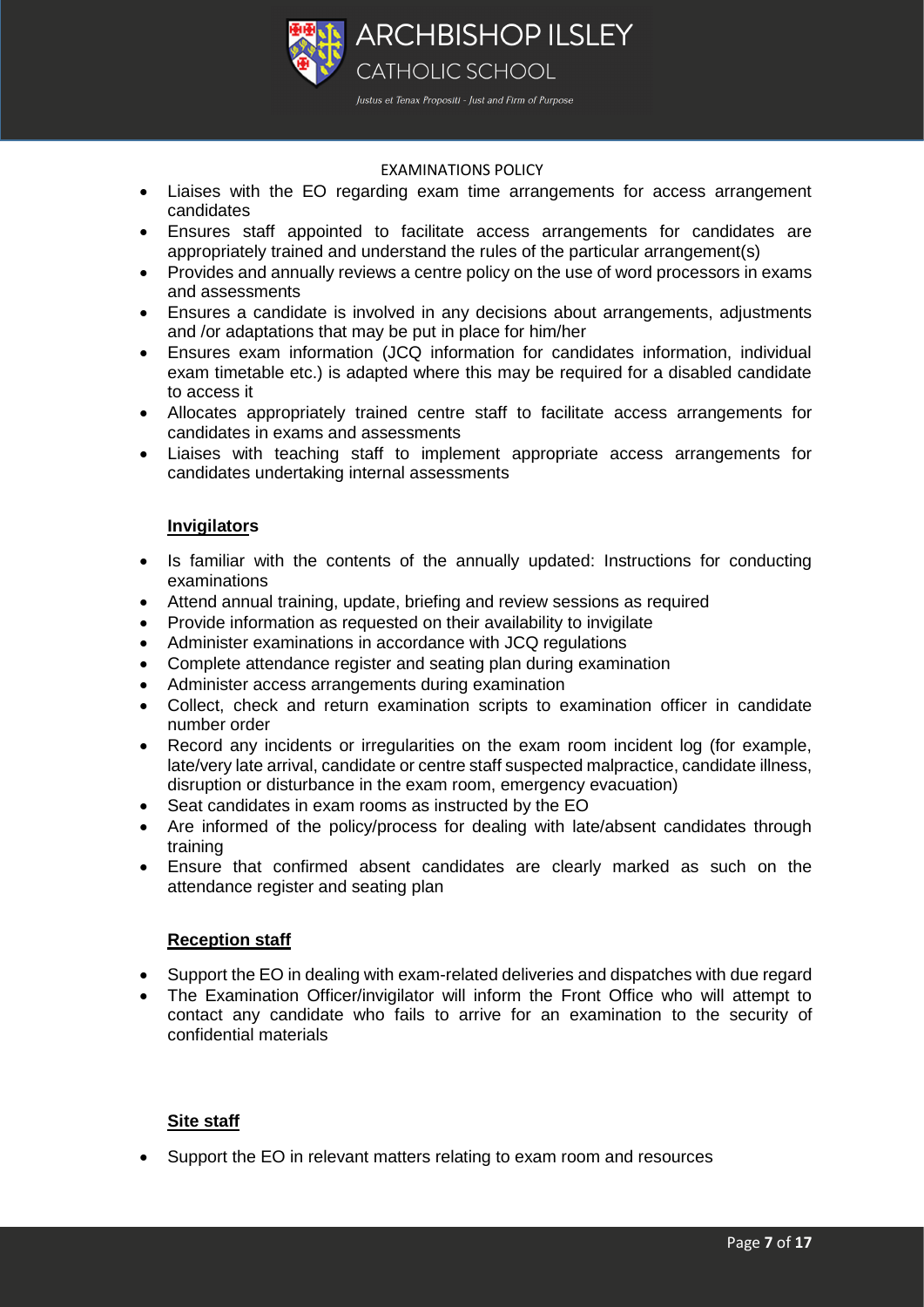

- Liaise with the EO to ensure exam rooms are set up according to JCQ and awarding body requirements
- Ensure grounds or centre maintenance work does not disturb exam candidates in exam rooms
- Ensure fire alarm testing does not take place during exam sessions
- Ensure the centre is open and accessible to centre staff and candidates, as required

# **Candidates**

- Confirm accuracy of entries and personal details
- Understand coursework and controlled assessment regulations and sign declaration to authenticate the work as their own
- Read, understand and comply with regulations as instructed by teaching staff, Examination Officer and invigilators
- Are required to remain in the exam room for the full duration of the exam
- Are re-charged relevant entry fees for unauthorised absence from exams
- Provide appropriate evidence to support special consideration requests, where required

## **Examination Room Procedure**

- Candidates are expected to arrive in good time for their examinations. They are responsible for checking their examination timetable.
- If a candidate is too unwell to attend the examination they should contact school and see a doctor on the day of the examination to obtain a doctor's note. This information should then be passed to the Examinations Officer who will submit applications for Special Consideration as appropriate.
- Candidates are not allowed to leave the examination room before the timetabled end of their paper.
- Candidates are issued with the JCQ examination guidance which is also clearly displayed in the examination rooms.
- Invigilation numbers must adhere to ratio of pupils 1/30 for all external exams as defined by JCQ regulations
- Contingency plan in place to delegate tasks to other members of staff should the Examinations Officer be unavailable.
- Medical emergencies in line with school policy if a student needs to use the toilet facilities a member of staff must accompany them.

#### **Results and Certificates**

- Candidates will receive their results from school in person on results days or via mail if they provide the school with an appropriately stamped and addressed envelope.
- Certificates can only be collected by the candidate unless there is notified written permission for a member of their family to come and collect them.
- Certificates will only be retained by the Centre for 12 months if they are not collected.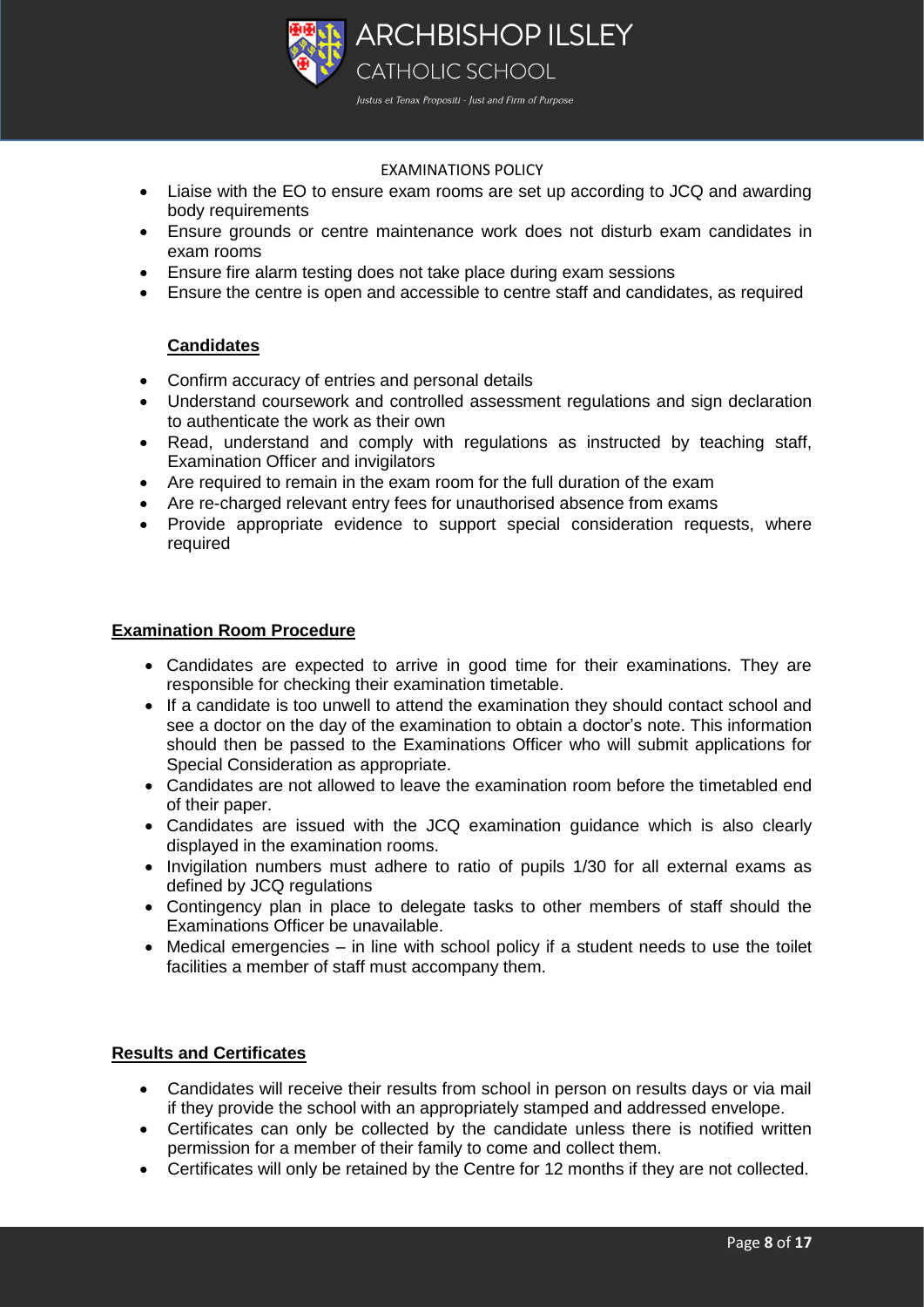

# **At Key Stage 4 and Post-16**

- Any teacher who has concerns over whether a student's entry in their subject is to be withdrawn must discuss the situation with the Head of Department, Deputy Head teacher (Curriculum), Raising Standards Leader.
- The student, parents/carers, the subject leader, subject teacher and Assistant Head teacher (Curriculum) and Raising Standards Leader should be involved before a final decision is made.
- An exit form must be completed and copied to all relevant staff.
- All students will be monitored carefully throughout their time at the school, and serious concerns over coursework and examinations must be notified to the Head of Department and Head of Year as soon as they arise.
- Any proposed major changes to the examination board, style or timing of examinations, e.g. modular courses, must be discussed and approved by the Senior Leadership Team based on information given by the relevant subject leader. This must be communicated to the Senior Leadership Team and Examinations Officer with due reference to Examination Board administrative deadlines and no later than 1ST October of the school examination Year.
- Amendment of entries which incur a financial penalty from the examination boards will be charged to subjects if they arise from that subject's error or omission

*The school may impose a charge equal to the financial charges levied by examination boards on:*

- *Students whose entries are withdrawn because of lack of coursework or Controlled Assessment*
- *Students who make a decision to sit or not to sit an examination after the late entry/withdrawal deadline*
- *Students who fail to attend an examination and do not produce medical evidence or evidence of other mitigating circumstances. This will be communicated in writing to students and parents/carers at the start of GCSE and post 16 courses*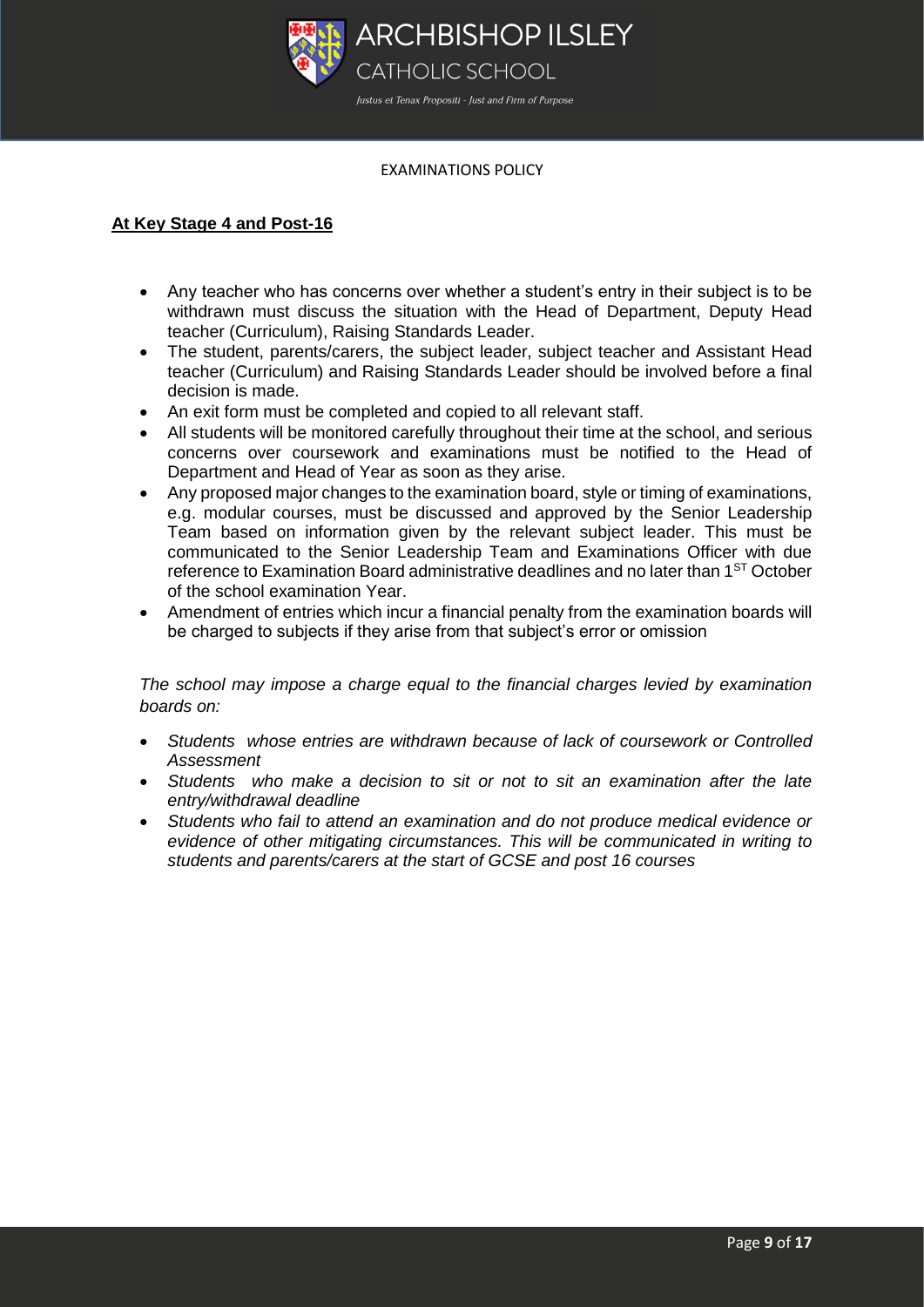

# **Results and Certificates**

- When results are published appropriate staff will distribute results, be available to give guidance to students and prepare data for publication and monitoring purposes
- This service will be supported by members of the administrative staff.
- Candidates will receive their results from school in person on results days or via mail if they provide the school with an appropriately stamped and addressed envelope.
- Certificates can only be collected by the candidate unless there is notified written permission for a member of their family to come and collect them.

# **At post-16**

- Re-sit decisions will be made in consultation with the student, subject teacher and subject leader, Head of Sixth Form and examinations officer
- After the release of results a request the return of papers or a re-mark subject may be made. Where teachers make the request this will be at the Department's expense. If a student requires this service they will be charged.

#### **The Disability Discrimination Act (DDA)**

 All examination centre staff must ensure the access arrangements and special consideration regulations and guidance are consistent with the law

# **Examination Seasons and Timetables**

- The timing of internal examination is kept under review by Senior Leadership Team
- External examination are at present scheduled for November, January and May/June Mock examinations for Years 11 will be held in December and March, Year 13 in November and Year 10 and 12 in June under external examination conditions
- Outline examination dates will be placed on staff share examination information following receipt from examination boards. Detailed timetable will be distributed to all staff for each examination session by Examination Officer
- The Examination Officer will issue individual examination timetables to candidates for both internal and external exams
- The Examination Officer will issue annually to all examination candidates, information regarding rules on acceptable dress, behaviour and candidates' use of mobile phones and other electronic storage devices. Mobile phones and other electronic storage devices must be handed in at the start of all examinations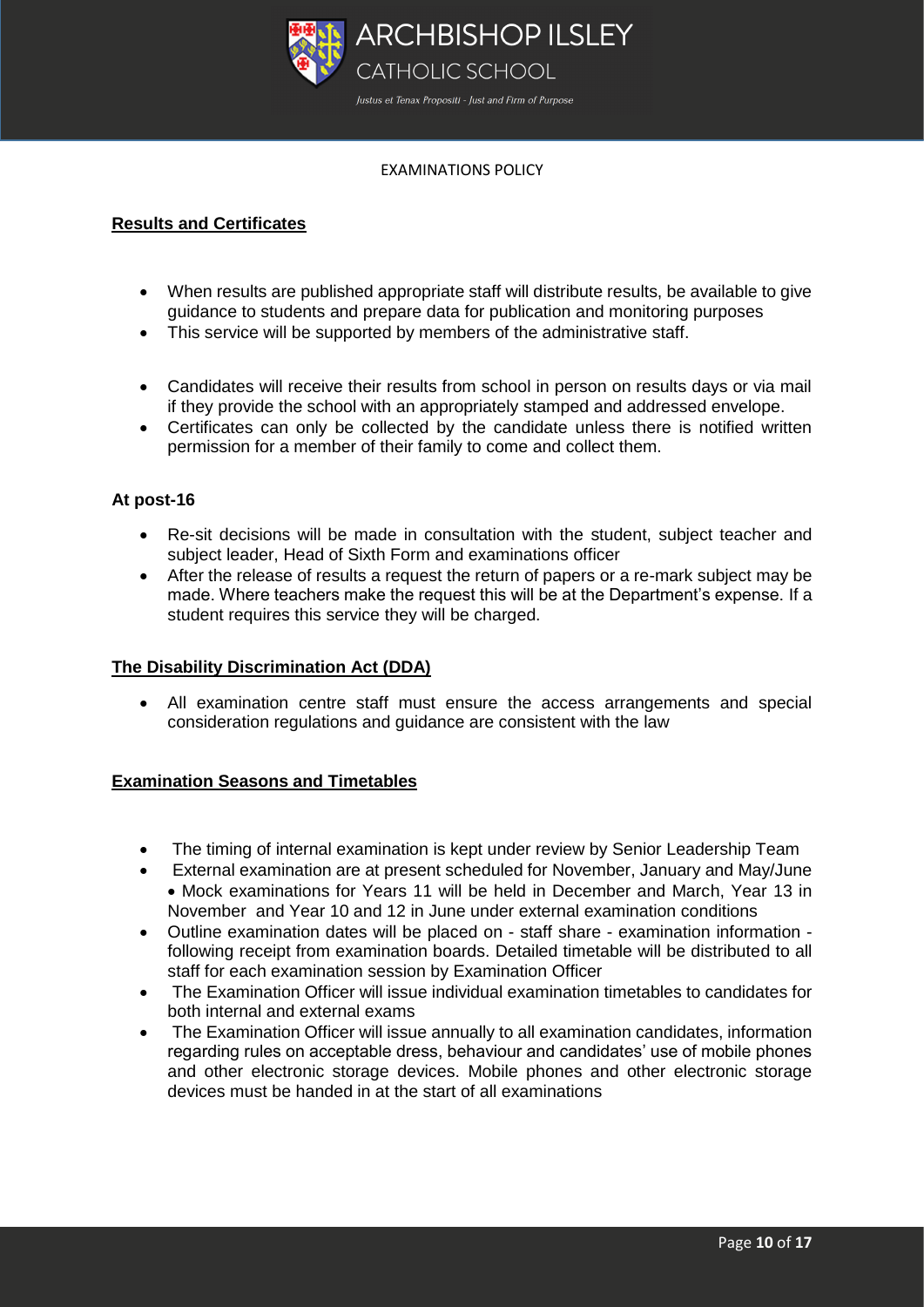

# **Coursework and Appeals against Internal Assessment**

- Candidates will be required to have coursework ready by the subject teachers' set deadline
- Heads of subject must ensure that all coursework and controlled assessments are ready for despatch by the deadline set by the Examinations Officer who will keep copies of mark sheets, despatch date and moderators' addresses
- The school is obliged to publish a separate procedure about 'appeals against internal assessment' which is attached to the back of this policy.

# **Plagiarism**

- All candidates will be issued with the JCQ 'Information for Candidates' which details the regulations that all candidates must adhere to when completing coursework/controlled assessments or non-examined assessments
- All candidates submitting 'non-examined assessments' will be required to sign a declaration that the work is their own.
- If plagiarism is discovered prior to signing of the declaration, candidates will be expected to re-do work and parental discussion will take place with subject teacher, subject leader and Exams Officer
- Teaching staff will be required to sign a 'declaration of authentication' for all work submitted to the awarding body.
- If plagiarism is discovered after the signing of a declaration of authentication it will be regarded as 'malpractice' and will be reported to the awarding body according to their regulations – Suspected Malpractice in Examinations and Assessments

# **Results, Enquiries about Results (EARs) and Access to Scripts (ATS)**

- Candidates will receive results slips on results days in person. Results will not be posted home unless an SAE is provided. Results will only be given to the candidate's elected representative if written authorisation is provided by the candidate
- EARs may be requested by school staff or candidates if there are reasonable grounds to suspect there has been as error in marking. The fees will be paid by the student unless the centre upholds the EAR
- The permission of the candidate must be sought for all EARs
- Candidates may request ATS following results issue, for which they will be charged  $\bullet$ Subject staff may also request ATS for teaching purposes, for which the consent of candidates must be sought
- Staff & students must meet internal deadlines to request the services
- Provide informed consent and fees, where relevant

#### **Certificates**

- Certificate will be ready for issue in November. For candidates in the Sixth Form these will be distributed during tutor time. Leavers will be informed by letter regarding arrangements for collection
- Certificates will only be issued to a third party on receipt of written authorisation from the candidate. All certificates must be signed for.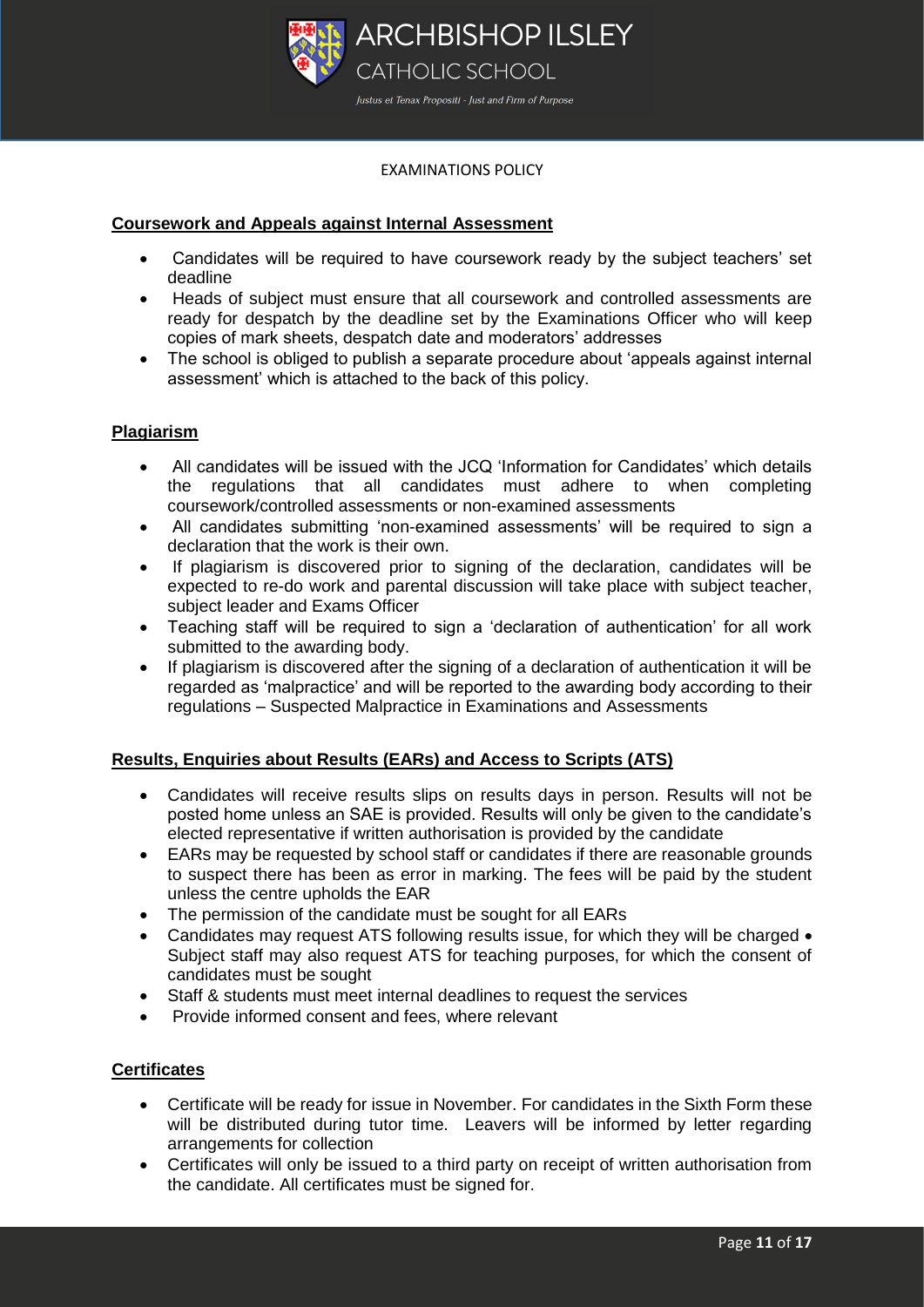

# **Appeals against Internal Assessment of Work for External Qualifications**

Archbishop Ilsley Catholic School is committed to ensuring that whenever its staff mark candidates' controlled assessment/coursework, this is done fairly, consistently and in accordance with the awarding body's specification and the subject specific associated documents. Candidates work will be marked by staff who have appropriate knowledge, understanding and skill, and who have been trained in this activity. The School is committed to ensuring that work produced by candidates is authenticated in line with the requirements of the awarding body. Where work is divided between a number of subject teachers, internal moderation and standardisation will ensure consistency of marking. If a student feels that this may not have happened in relation to his/her work, he/she may make use of this appeals procedure. N.B: an appeal may only be made against the assessment process and not against the mark or grade submitted to the awarding body.

- 1. Appeals should be made as early as possible, and at least two weeks before the last timetabled examination in the series (e.g. the last GCSE/GCE written paper in the June exam series).
- 2. Appeals must be made in writing by the candidate's parent/carer to the Examinations Officer.
- 3. The Principal will appoint a senior member of staff to conduct the investigation. The senior member of staff will not have been involved in the internal assessment process for that subject.
- 4. The purpose of the appeal will be to decide whether the process used for internal assessment conformed to the awarding body's specification and subject specific associated documents.
- 5. The appellant will be informed in writing of the outcome of the appeal, including any relevant correspondence with the awarding body and any changes made to internal assessment procedures.
- 6. The outcome of the appeal will be made known to the Principal and will be logged as a complaint. A written record will be kept and made available to the awarding body upon request. Should the appeal bring any irregularity in procedures to light, the awarding body will be informed.

After candidates' work has been internally assessed, it is moderated by the awarding body to ensure consistency between centres. The moderation process may lead to mark changes. This process is outside the control of Archbishop Ilsley School and is not covered by this procedure.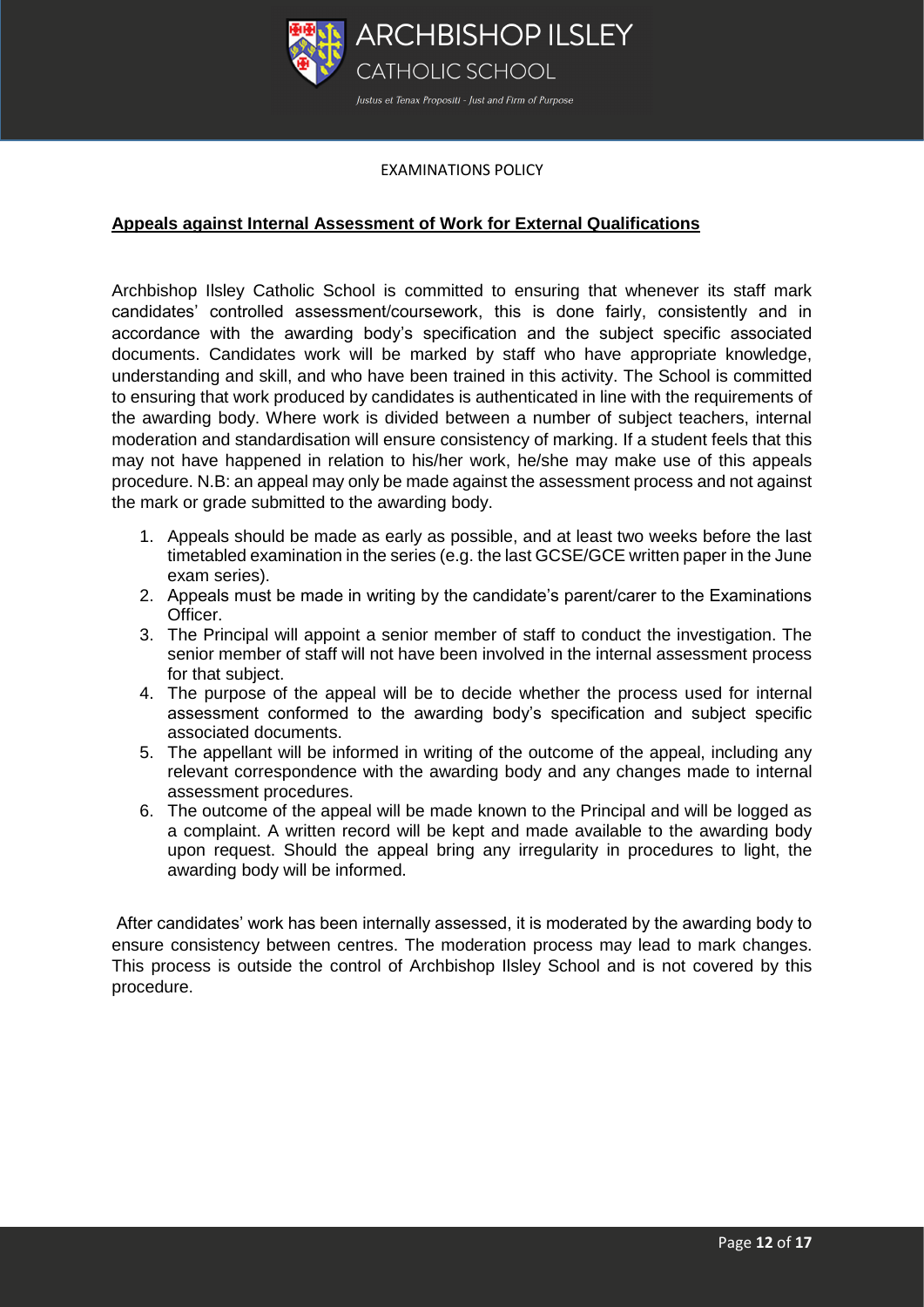

# **Appeals against Internal Assessment of Work for BTEC and other Vocational Qualifications**

Archbishop Ilsley Catholic School is committed to ensuring that whenever their staffs mark candidates' work for external vocational qualifications; this is done fairly, consistently and in accordance with the awarding body's specification and the subject specific associated documents. Candidates work will be marked by staff who have appropriate knowledge, understanding and skill, and who have been trained in this activity. The School is committed to ensuring that work produced by candidates is authenticated in line with the requirements of the awarding body. Where work is divided between a number of subject teachers, internal moderation and standardisation will ensure consistency of marking. If a student feels that this may not have happened in relation to his/her work, he/she may make use of this appeal's procedure.

## **N.B: an appeal may only be made against the assessment process and not against the mark or grade submitted to the awarding body.**

- 7. Appeals should be made as early as possible and no longer than two weeks after the work in question was marked.
- 8. Appeals must be made in writing by the candidate's parent/carer to the Examinations Officer.
- 9. The Principal will appoint a senior member of staff to conduct the investigation. The senior member of staff will not have been involved in the internal assessment process for that subject.
- 10. The purpose of the appeal will be to decide whether the process used for internal assessment conformed to the awarding body's specification and subject specific associated documents.
- 11. The appellant will be informed in writing of the outcome of the appeal, including any relevant correspondence with the awarding body and any changes made to internal assessment procedures.
- 12. The outcome of the appeal will be made known to the Principal and will be logged as a complaint. A written record will be kept and made available to the awarding body upon request. Should the appeal bring any irregularity in procedures to light, the awarding body will be informed.

After candidates' work has been internally assessed, it is moderated by the awarding body to ensure consistency between centres. The moderation process may lead to mark changes. This process is outside the control of Archbishop Ilsley School and is not covered by this procedure.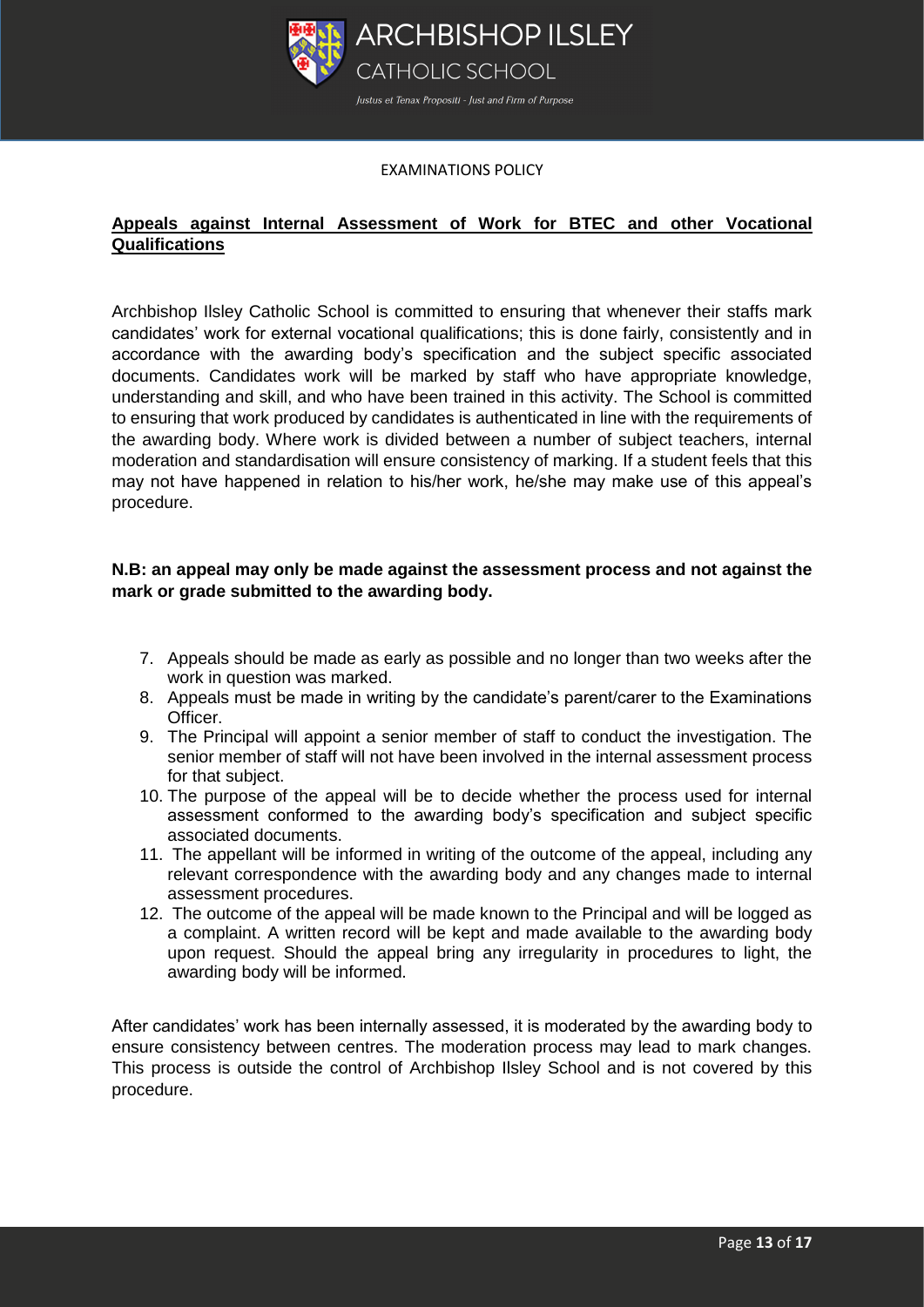

## **Appeals procedure against centre decisions not to support an enquiry about results**

Following the issue of results the general qualification awarding bodies offer post-results services. Full details of these services, internal deadlines for requesting a service and fees charged are provided by the exams officer. The service, enquiries about results (EARs), may be requested by centre staff or candidates (or their parents/carers). (EAR service 3 is not available to individual candidates). If a query is raised about a particular examination result, the exams officer, teaching staff and head of centre will investigate the feasibility of requesting an enquiry at the centre's expense. When the centre does not uphold a request from a candidate, the candidate may pay the appropriate fee, and a request will be made to the awarding body on the candidate's behalf. If the candidate (or their parent/carer) believes there are grounds to appeal against the centre's decision not to support an enquiry, an appeal can be submitted to the centre using the internal appeals form at least one week prior to the internal deadline for submitting an EAR.

## **Appeals procedure following the outcome of an enquiry about results**

Where the head of centre remains dissatisfied after receiving the outcome of an EAR, an appeal will be made to the awarding body, following the guidance in the JCQ publications Post-results services and 'A guide to the awarding bodies' appeals processes. Where the head of centre is satisfied after receiving the outcome of an EAR, but the internal candidate and/or their parent/carer is not satisfied, they may make a further representation to the head of centre. Following this, the head of centre's decision as to whether to proceed with an appeal will be based upon the centre's internal appeals arrangements. Candidates or parents/carers are not permitted to make direct representations to an awarding body. The internal appeals form should be completed and submitted to the centre within 10 calendar days of the notification of the outcome of the enquiry. Subject to the head of centre's decision, this will allow the centre to process the appeal and submit to the awarding body within the required 14 calendar days. Awarding body fees which may be charged for the appeal must be paid by the appellant on submission of the internal appeals form. If the appeal is upheld by the awarding body, this fee will be refunded by the awarding body and repaid to the appellant by the centre.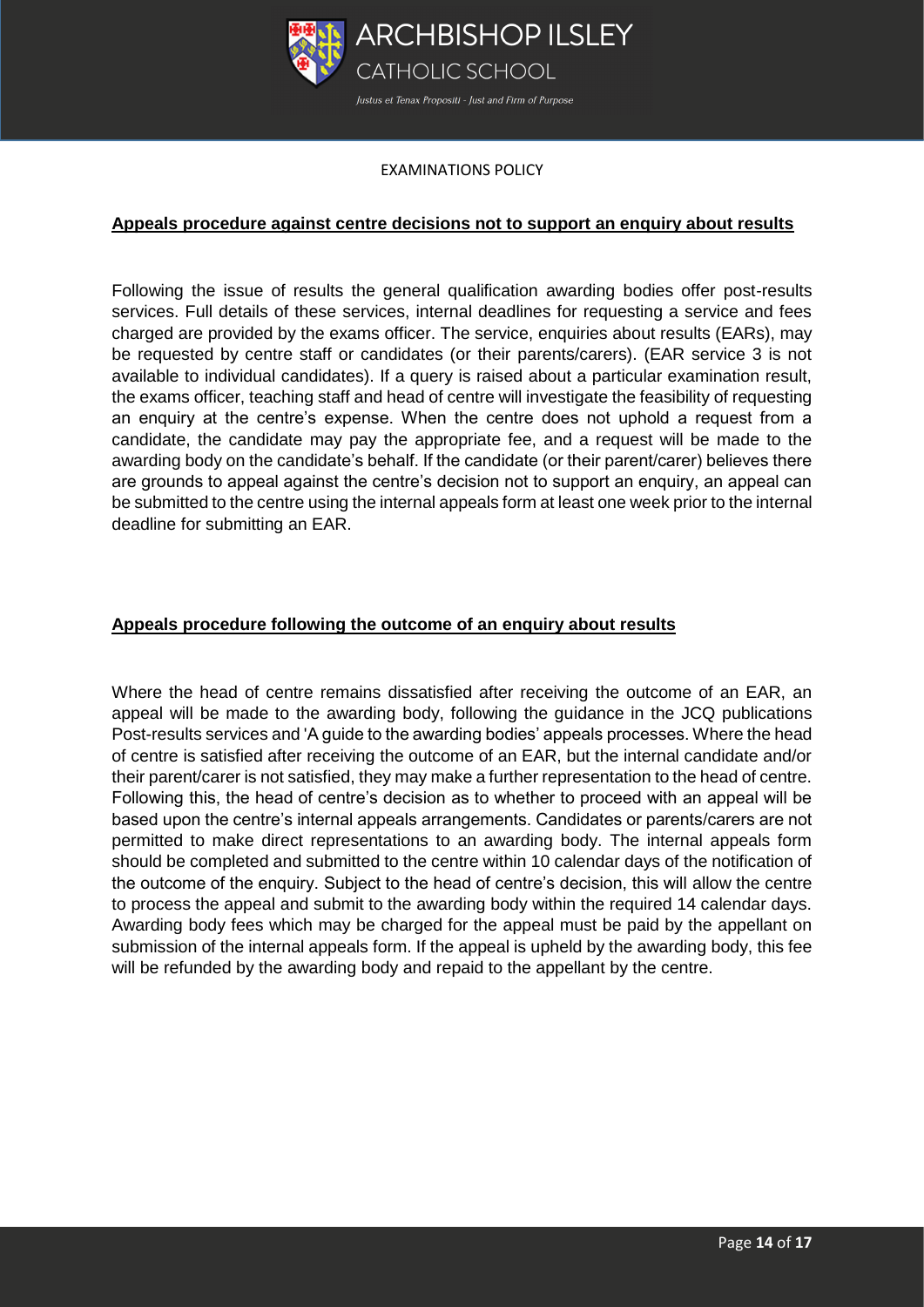

# **PERSONAL DETAILS**

| Name:                                                                 |                                                      |                                   |                                             |  |  |  |
|-----------------------------------------------------------------------|------------------------------------------------------|-----------------------------------|---------------------------------------------|--|--|--|
| Year Group:                                                           | Form:                                                | <b>Candidate Number:</b>          |                                             |  |  |  |
| <b>Contact Number:</b>                                                |                                                      | Email:                            |                                             |  |  |  |
| Service Numbers - A description of each service is available overleaf |                                                      |                                   |                                             |  |  |  |
| 1. Clerical Check                                                     | 2. Clerical Check<br>+ copy of script                | 3.<br><b>Review of</b><br>marking | 4. Review of marking +<br>copy of script    |  |  |  |
| 5. Priority review<br>of marking                                      | 6. Priority review<br>of marking +<br>copy of script | <b>Access to</b><br>script        | <b>Access to script</b><br>8.<br>(Priority) |  |  |  |

| Exam<br><b>Board</b> | <b>Exam Title</b> | <b>Unit</b><br>Code/Paper<br>No. | <b>Service</b><br>No. | Level<br><b>GCSE/GCE</b><br>etc | <b>Cost</b> |
|----------------------|-------------------|----------------------------------|-----------------------|---------------------------------|-------------|
|                      |                   |                                  |                       |                                 |             |
|                      |                   |                                  |                       |                                 |             |
|                      |                   |                                  |                       |                                 |             |
|                      |                   |                                  |                       |                                 |             |
|                      |                   |                                  |                       |                                 |             |
|                      |                   |                                  |                       | <b>Total Cost</b>               |             |

**I give my consent to the head of my examination centre to make an enquiry about the result of the examination(s) listed above. In giving consent, I understand that the final subject grade awarded to me following an enquiry about the result and any subsequent appeal may be lower than, higher than, or the same as the grade which was originally awarded for this subject.**

*Tick ONE of the boxes below if you are requesting a script:*

If any of my scripts are used in the classroom I do not wish anyone to know it is mine. My name and candidate number must be removed.

If any of my scripts are used in the classroom I have no objection to other people knowing they are mine.

| Candidates Signature: | Date: |
|-----------------------|-------|
|                       |       |

**Instructions:**

**Please return the completed form to the Exams Office. Payment must be made to school. Once your payment is received your PRS request will be processed.**

| For office use:                        |         |                                  |        |
|----------------------------------------|---------|----------------------------------|--------|
| Fee to be paid by: Tick as appropriate |         | Candidate                        | School |
| <b>Payment received:</b>               | Amount: |                                  | Date:  |
| Date service applied for:              |         | Date response received in exams: |        |
| Date Issued:                           |         | Received by:                     |        |